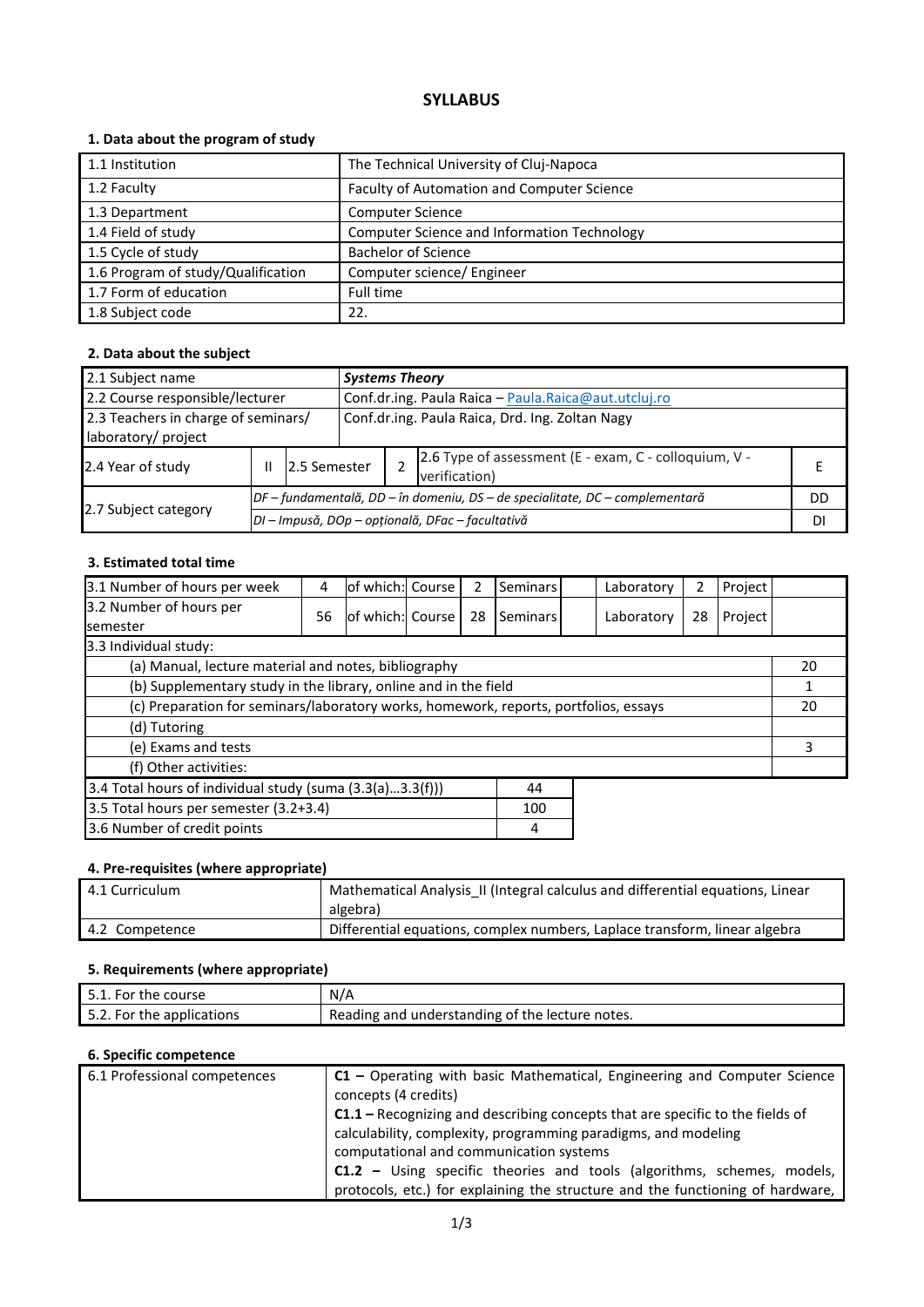|                       | software and communication systems<br>C1.3 - Building models for various components of computing systems<br>C1.4 - Formal evaluation of the functional and non-functional characteristics of |  |  |  |
|-----------------------|----------------------------------------------------------------------------------------------------------------------------------------------------------------------------------------------|--|--|--|
|                       | computing systems<br>$C1.5$ – Providing a theoretical background for the characteristics of the<br>designed systems                                                                          |  |  |  |
| 6.2 Cross competences | N/A                                                                                                                                                                                          |  |  |  |

# **7. Discipline objective (as results from the** *key competences gained***)**

| 7.1 General objective   | The general objective of the course is to introduce the fundamental principles of<br>linear system modeling, analysis and feedback control and to evaluate feedback<br>control systems with desired behavior.                                                                                                                                                                                                                                                                                                                                                                                                     |
|-------------------------|-------------------------------------------------------------------------------------------------------------------------------------------------------------------------------------------------------------------------------------------------------------------------------------------------------------------------------------------------------------------------------------------------------------------------------------------------------------------------------------------------------------------------------------------------------------------------------------------------------------------|
| 7.2 Specific objectives | The specific objectives are to acquire the knowledge and techniques related to:<br>- mathematical system modeling (differential equations, input-output<br>representation as transfer functions, block diagrams, state space models) for<br>simple applications<br>- linear system analysis (assessment of stability and performance properties of<br>linear systems) in time and frequency domains<br>- design of feedback controllers such as PID, lead and lag compensators for linear<br>systems using s-domain techniques, state-feedback design<br>- linear sampled-data system representation and analysis |

#### **8. Contents**

| 8.1 Lectures                                                                                                                                                                                                                                                                                                                                                                                                                                                      | <b>Hours</b>   | Teaching methods                             | <b>Notes</b>            |  |  |
|-------------------------------------------------------------------------------------------------------------------------------------------------------------------------------------------------------------------------------------------------------------------------------------------------------------------------------------------------------------------------------------------------------------------------------------------------------------------|----------------|----------------------------------------------|-------------------------|--|--|
| Introduction to systems theory and control engineering.<br>Intoduction to system modeling. Linear approximation.                                                                                                                                                                                                                                                                                                                                                  | 2              |                                              |                         |  |  |
| Input/output models. System response. State-space models.                                                                                                                                                                                                                                                                                                                                                                                                         | $\overline{2}$ |                                              |                         |  |  |
| Conversion between transfer function and state space.                                                                                                                                                                                                                                                                                                                                                                                                             |                |                                              |                         |  |  |
| Block diagrams.                                                                                                                                                                                                                                                                                                                                                                                                                                                   | 2              |                                              |                         |  |  |
| Linear system analysis. $1^{st}$ and $2^{nd}$ order systems. Steady-state                                                                                                                                                                                                                                                                                                                                                                                         | 2              |                                              |                         |  |  |
| error.                                                                                                                                                                                                                                                                                                                                                                                                                                                            |                |                                              | In case of              |  |  |
| Higher order systems. Dominant poles. Stability of linear                                                                                                                                                                                                                                                                                                                                                                                                         | 2              |                                              | online<br>teaching, the |  |  |
| continuous systems.                                                                                                                                                                                                                                                                                                                                                                                                                                               |                | Lecture, visual                              | platform                |  |  |
| System analysis using root locus.                                                                                                                                                                                                                                                                                                                                                                                                                                 | 2              | presentations,                               | used is                 |  |  |
| Frequency response. Bode diagrams.                                                                                                                                                                                                                                                                                                                                                                                                                                | 2              | demonstrations                               | <b>Teams (0365</b>      |  |  |
| Controller design. Lead-lag compensation.                                                                                                                                                                                                                                                                                                                                                                                                                         | 2              |                                              | services of             |  |  |
| System analysis. Applications. Midterm exam.                                                                                                                                                                                                                                                                                                                                                                                                                      | 2              |                                              | UTCN)                   |  |  |
| PID - the basic technique for feedback control.                                                                                                                                                                                                                                                                                                                                                                                                                   | 2              |                                              |                         |  |  |
| Controlability. Observability. State feedback.                                                                                                                                                                                                                                                                                                                                                                                                                    | 2              |                                              |                         |  |  |
| Sampled-data systems.                                                                                                                                                                                                                                                                                                                                                                                                                                             | 2              |                                              |                         |  |  |
| Digital control systems                                                                                                                                                                                                                                                                                                                                                                                                                                           | 2              |                                              |                         |  |  |
| Controller design - aplications. Sampled-data systems -                                                                                                                                                                                                                                                                                                                                                                                                           |                |                                              |                         |  |  |
| applications.                                                                                                                                                                                                                                                                                                                                                                                                                                                     | 2              |                                              |                         |  |  |
| Bibliography                                                                                                                                                                                                                                                                                                                                                                                                                                                      |                |                                              |                         |  |  |
| 1. R. C. Dorf, R. Bishop, "Modern Control Systems", Addison-Wesley, 2004;<br>2. K. Ogata, "Modern Control Engineering", Prentice Hall, 1990.<br>3. K. Dutton, S. Thompson, B. Barraclough, "The Art of Control Engineering", Addison-Wesley, 1997<br>4. William S. Levine (editor), "The Control Handbook", CRC Press and IEEE Press, 1996<br>5. Lecture notes available on the course webpage: http://courses.aut.utcluj.ro or Teams/Files (Systems Theory team) |                |                                              |                         |  |  |
| 8.2 Applications - Seminars/Laboratory/Project                                                                                                                                                                                                                                                                                                                                                                                                                    | Hours          | Teaching methods                             | <b>Notes</b>            |  |  |
| Introduction to Matlab. Simulation of dynamical systems                                                                                                                                                                                                                                                                                                                                                                                                           | 4              | Class discussion,                            | In case of              |  |  |
| Linear approximation of differential equations. Transfer functions.<br>System response.                                                                                                                                                                                                                                                                                                                                                                           | 4              | Supervised exercise<br>solving using Matlab  | online<br>teaching, the |  |  |
| Block diagram models. 1st and 2nd order system analysis. Steady-<br>state error                                                                                                                                                                                                                                                                                                                                                                                   | 4              | platform<br>Individual student<br>used is MS |                         |  |  |

System stability. Root locus 4

reports

Teams.